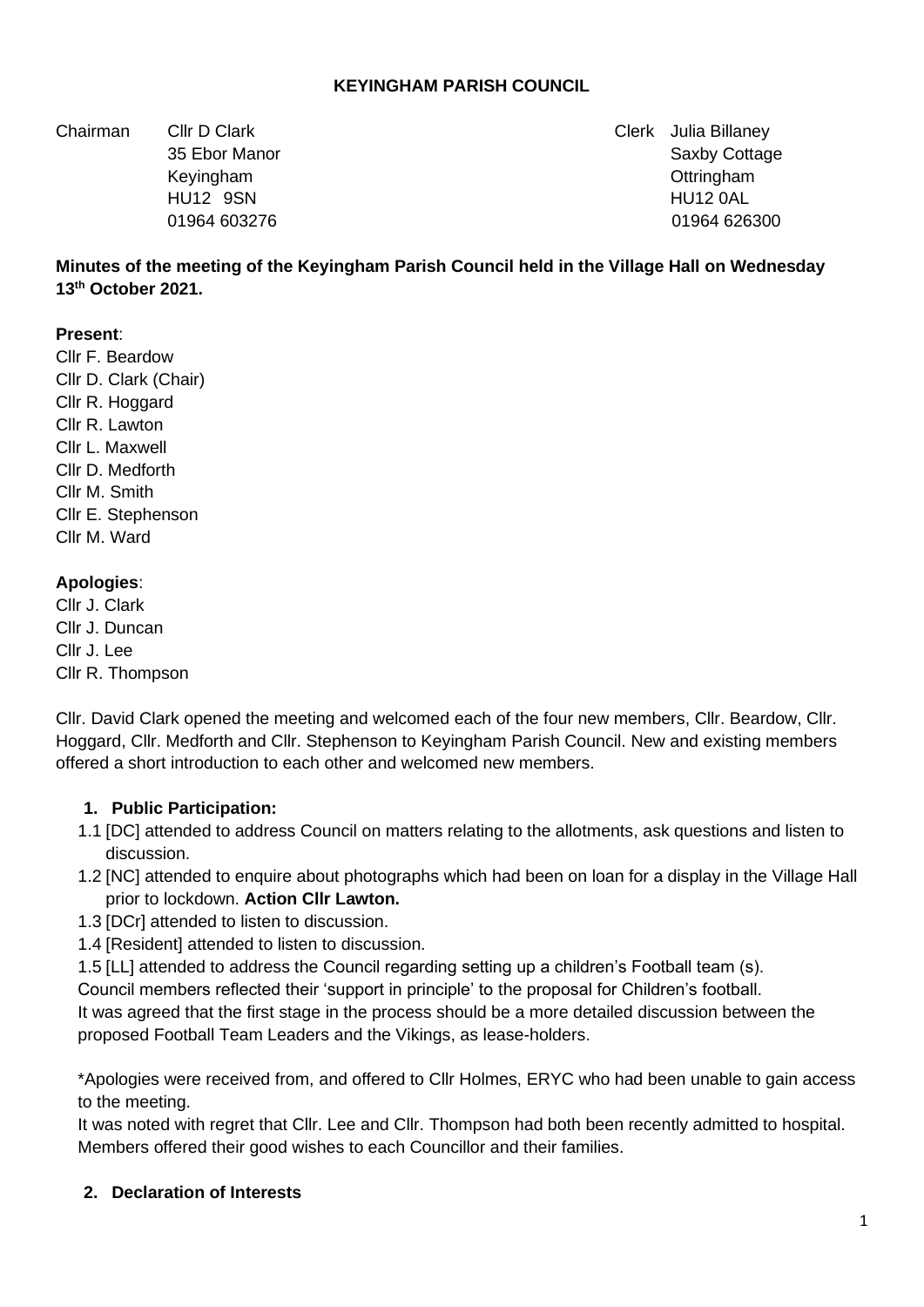- a) to record declarations of interest in respect of agenda items listed below:
- b) to note dispensations given in respect of agenda items listed below:

Declarations and dispensations were recorded as follows:

Cllr R. Lawton: Allotments Cllr E. Stephenson: Allotments

## **3. Approval of the Minutes of the Previous Meeting**

The minutes of the meeting of Keyingham Parish Council held on Wednesday 8<sup>th</sup> September were approved.

## 3.1 **Actions and Matters Arising from the minutes not covered by the agenda.** None

## **4. Correspondence**

4.1 Members received a CAD drawing of the proposed design for a memorial bench in memory of Joe Tripp, to be placed on the Rugby Field by the Vikings RLFC and patrons of the Bule Bell Inn at a dedication event on 30<sup>th</sup> October. The design was commended by all members. Cllr David Clark and Cllr Hoggard each confirmed their intention to attend.

4.2 Letter from resident regarding an overgrown hedge between Marritt Way and Ombler Close. Councillors to assess for possible action. **Action Cllr Lawton**.

4.3 Email from the National Grid regarding Humber Low Carbon Pipelines Project providing link and details for the consultation process. Closing date 22nd October 2021. **Noted.**

4.4. Email from Holderness Vikings RLFC requesting permission for them to arrange to carry out repair and maintenance work to the pitch. It was confirmed that the cost of the work would be met by the Rugby Club. It was **resolved** to support the request. **Action Clerk.**

4.5 Email forwarded by Cllr. Stephenson, from a resident enquiring into the possibility of traffic calming measures being installed on Saltaugh Road close to the school. It was **resolved** to discuss with the School in the first instance and liaise with Highways Team. **Action Clerk.**

4.6 The Queens Platinum Jubilee Beacons 2<sup>nd</sup> June 2022. Arrangements/opportunities to participate in Beacon-lighting ceremonies in Hedon, Patrington and Withernsea to be shared via the website closer to the date. **Noted.**

4.7 & 4.8 Email from Matthew Buckley, Professional Services Manager, ERYC, update on Code of Conduct and Principles of Public Life. **Noted.** To be shared via the PC website. **Action Clerk.**

4.9 Email from PCSO Carl Ostler requesting the opportunity to advertise a newly formed Community Advisory Group via the PC website and 'Forward' Magazine. It was **resolved** to support the request. **Action Cllr. Smith.**

**5. Accounts for Payment.** It was **resolved** to pay the following:

# **Accounts received in September for Payment in October 2021**

| Payee       | <b>Description/Reference</b> | <b>Net</b> | <b>VAT</b> | <b>Total</b> | A/C<br>Ref |
|-------------|------------------------------|------------|------------|--------------|------------|
| J Billaney  | Clerk's Salary               |            |            | 973.40       | P01        |
| <b>HMRC</b> | NI for Clerk                 |            |            | 74.39        | P01        |
|             |                              |            |            | -            |            |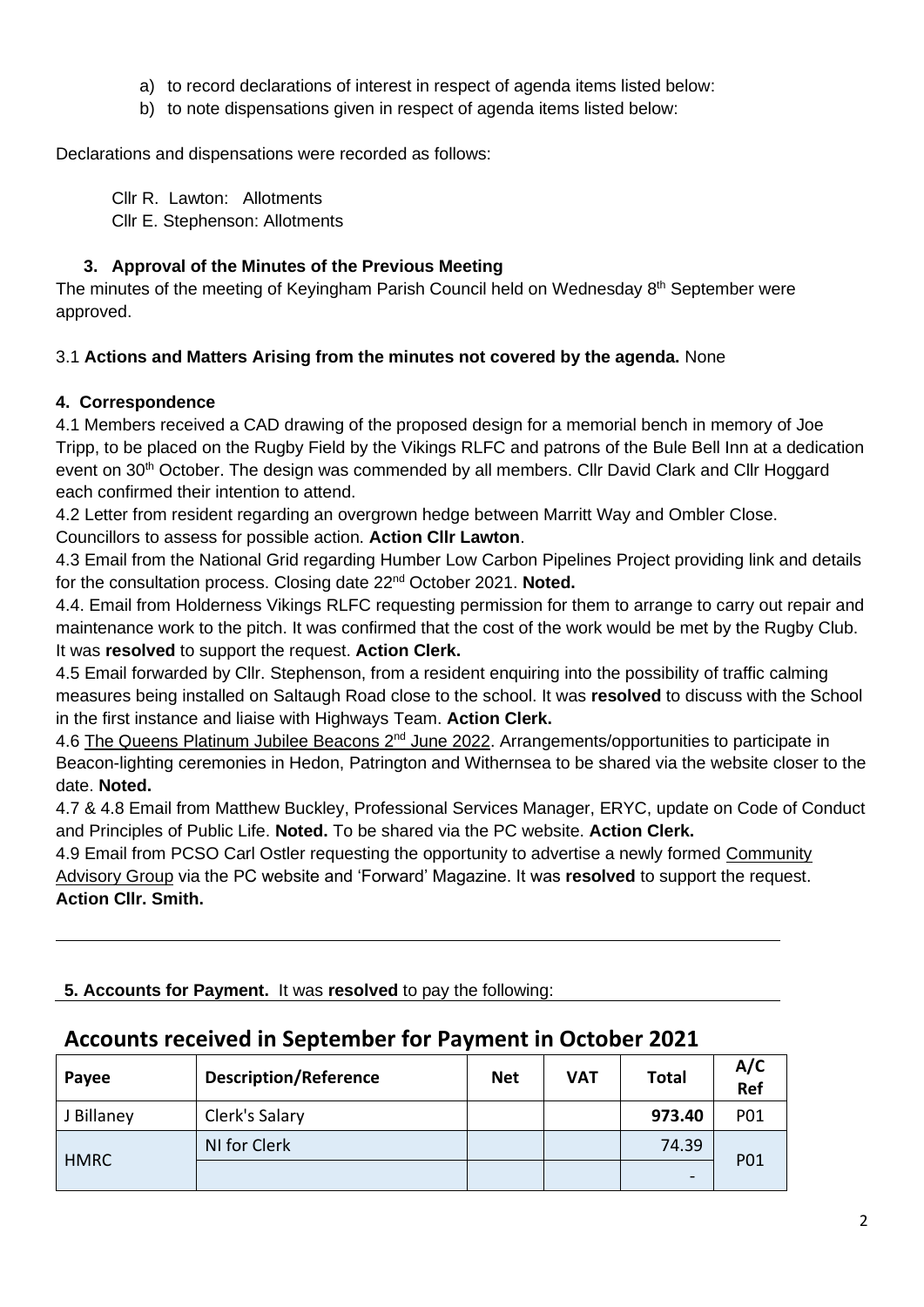|                              | <b>Total</b>                                                              |        |        | 1,047.79  |                 |
|------------------------------|---------------------------------------------------------------------------|--------|--------|-----------|-----------------|
| BT (STO)                     | <b>Business Line for Parish Clerk:</b><br>calls, rental, internet charges | 44.45  | 8.89   | 53.34     | P <sub>20</sub> |
| J Billaney                   | <b>Printer Ink</b>                                                        |        |        | 29.00     |                 |
|                              |                                                                           |        |        |           | <b>P08</b>      |
|                              | <b>Total</b>                                                              |        |        | 29.00     |                 |
| HAPS (STO)                   | <b>Grounds Maintenance</b>                                                | 730.83 | 146.17 | 877.00    | P11             |
| <b>Brook Street Ltd</b>      | Inv: 30302392                                                             | 107.10 | 21.42  | 128.52    | P31             |
|                              | Inv: 30313981                                                             | 107.10 | 21.42  | 128.52    |                 |
|                              | <b>Total</b>                                                              |        |        | 257.04    |                 |
| <b>Water Charges</b><br>(DD) | Saltaugh Lane                                                             |        |        |           | P03             |
|                              | Cemetery                                                                  |        |        |           |                 |
|                              | Boyes Lane                                                                |        |        |           |                 |
|                              | <b>Total</b>                                                              |        |        |           |                 |
| Kallkwik                     | Printing Parish Magazine no:79                                            | 148    |        | 148.00    | P23             |
| PKF Littlejohn               | <b>External Audit</b>                                                     | 200    | 40     | 240.00    | P05             |
| P Feeney                     | <b>Cleaning Bus Shelters</b>                                              | 50     |        | 50.00     | P32             |
| <b>Total Payments</b>        |                                                                           |        |        | £2,702.17 |                 |

#### **Receipts**

| Everingham            | Memorial Stone [PW]              | 66      |         |
|-----------------------|----------------------------------|---------|---------|
| Everingham            | Memorial Stone [EW]              | 66      |         |
| ES & WC               | Allotment Bond Rec No:137        | 30      |         |
| <b>Brook Street</b>   | * Statement still showing credit | 53.2 CR |         |
| <b>Total receipts</b> |                                  |         | £162.00 |

### **6. Planning Matters & Developments:**

- **6.1** 21/00061/ REFUSE Change of use of land for siting one static caravan/lodge for holiday use only with associated access and parking. Applicants Appeal against refusal. **Noted.**
- **6.2** 21/03316/PLF Erection of single storey extension to the rear of 12 Albermarle Rd, Keyingham. HU12 9TE. It was resolved to **support** the application subject to the consideration of any comments by neighbours.
- **6.3** 21/03177/PLF Erection of single storey extension to the rear of 12 Osborne Drive, Keyingham. *(Considered at previous meeting)*
- **6.4** 19/02971/PLF: Erection of a Livestock Unit with hardstanding for parking & turning (Amended Plans) Councillors noted that the amendment to the plans related to the surfacing material of the access road, being required to be tarmac, for 130m, rather than loose chippings. The plans remain subject to consideration by the ERYC planning department. Council members requested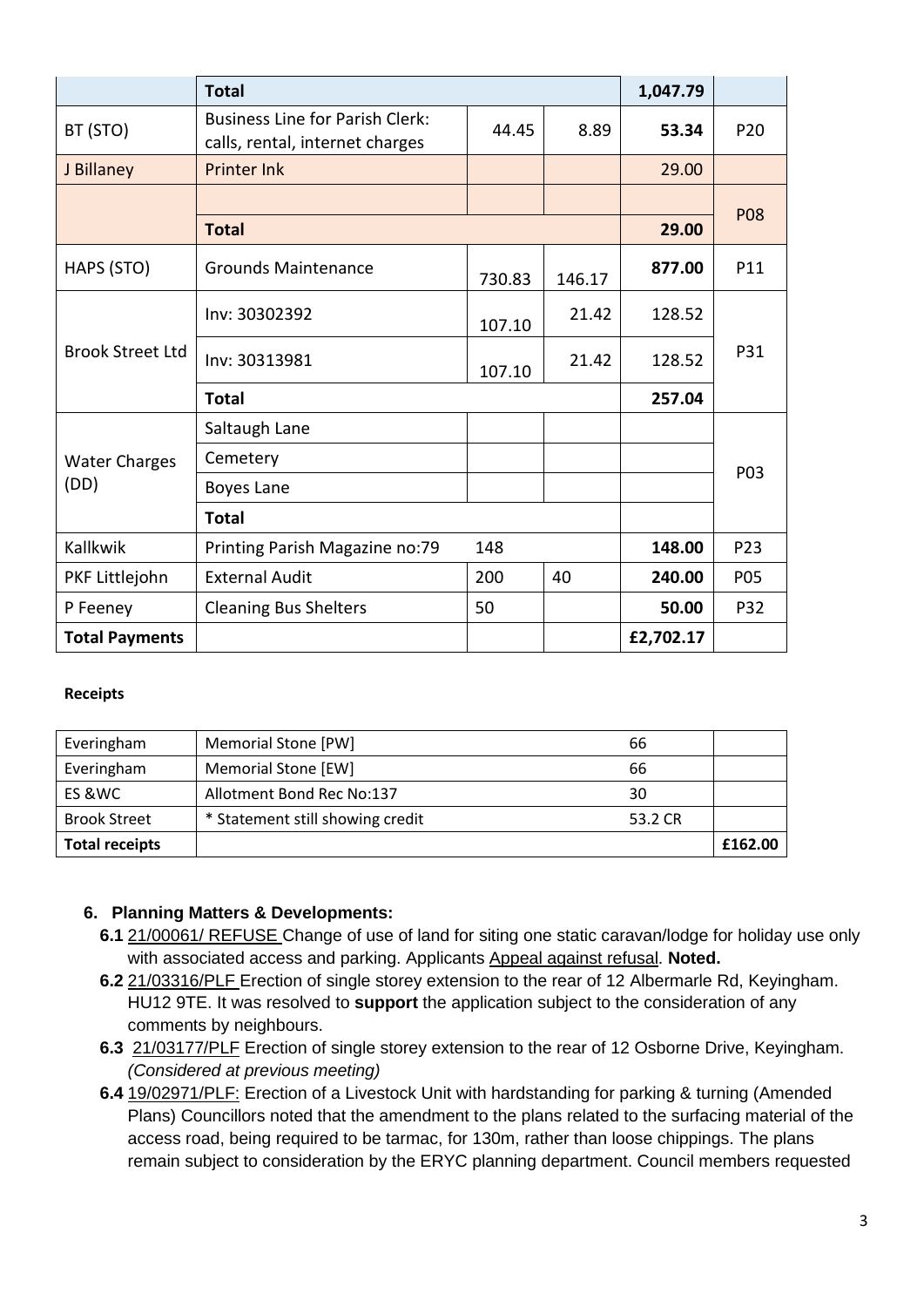that the ERYC be reminded of the Parish Council's previous request for the plans be considered by ERYC Planning Committee. **Action Clerk.**

- **6.5** 21/02285/STVAR (Variation to Condition 33) Erection of 22 dwellings on land the south-west of 'Austrothy House', Ottringham Road, Keyingham HU12 9RX.
- *6.6* 21/02651/PAD Display of a free-standing notice board. (*Location/ address as above)*
- *6.7* 21/0233/VAR (Variation to condition 4) Erection of 9 dwellings *(Location/ address as above)* Update on actions from previous meeting were **noted** as follows:
- 1. A full set of site plans with access and egress for each dwelling, including parking spaces had been circulated.
- 2. A site meeting with the developer to clarify the above had taken place.
- 3. A response via the planning portal to request an extension of the 30mph limit along the A1033 had been made.
- 4. Concerns regarding road safety issues bearing in mind the likely increase of traffic in the area associated with this development and recent serious accident at this specific location had been raised with ERYC Highways Team, and support enlisted from Cllr Holmes to extend the 30mph limit to the Parish Boundary with appropriate signage.

# 7. **Reports from representatives of Committees**:

**a.** Playing Fields:

It was confirmed that the formal quote for the repair of the zipwire would be received at the next meeting. **Action Cllr Lee.**

- **b.** Allotments: It was noted that two plots, recently vacated would require strimming. **Action Clerk**
- **c.** War Memorial: Remembrance Sunday arrangements were discussed. It was confirmed that a Church Service in St Nicholas Church would take place from 10.00 – 11.00. It was noted that although a street closure had been applied for it would depend upon a guaranteed police presence, and alternatives may need to be considered. **Noted.**
- *d.* Churchyard: *No new matters to consider*
- *e.* Cemetery: *No new matters to consider.*
- **f.** Streets & Verges: Cllr Hoggard reported on a recent meeting with [TW] ERYC Highways Manager to inspect road marking, pavements and the condition of roads in Keyingham. Cllr. Hoggard reported that it was explained that although the authority was sympathetic to resident's concerns, unfortunately certain works would need to be classified as lower priority due to budgetary constraints.
- *g.* Village Plan: Flower tubs were in the process of being replanted or overwintered indoors. **Noted**.

## **8. Councillors Forum: Information & Future Business:**

- **8.1** Dates and Times of Training for new council members were confirmed as follows:
	- 2 Places on 'Being a Good Councillor' Part 1. 14.00 16.00 on 30/11/21
	- 2 Places on 'Being a Good Councillor' Part 2. 14.00 16.00 on 01/12/21
	- 2 Places on 'Being a Good Councillor' Part 1. 18.30 20.30 on 30/11/21

2 Places on 'Being a good Councillor' Part 2. 18.30 – 20.30 on 01/12/21

It was agreed that Councillors would liaise with each other to make their arrangements for attendance and travel (if required). **Action Cllrs. Beardow, Hoggard, Medforth & Stephenson**

- **8.3.** Public Information Policy. It was to **resolved** create a draft policy for discussion. **Action Clerk**
- **8.4.** Precept Setting. It was agreed to arrange a preliminary discussion meeting. **Action Clerk**